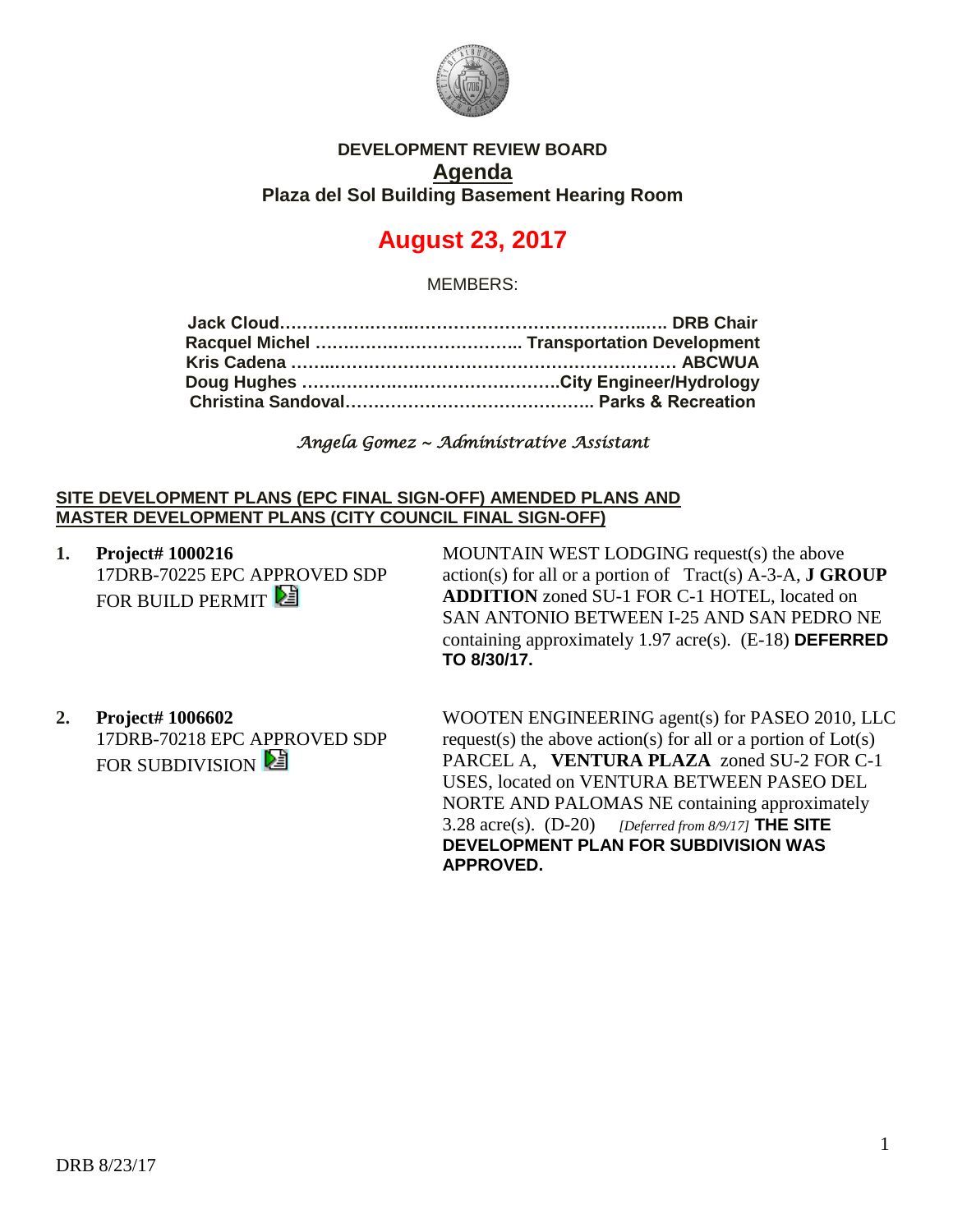#### **CASES WHICH REQUIRE PUBLIC NOTIFICATION MAJOR SUBDIVISIONS, VACATIONS, SIA EXTENSIONS AND SITE DEVELOPMENT PLANS**

## **3. Project# 1002134**

17DRB-70151 2 YEAR SUBDIVISION IMPROVEMENT AGREEMENT EXTENSION  $(2YR SIA)$ 

MARK GOODWIN AND ASSOCIATES agents for VISTA DEL NORTE DEVELOPMENT request the referenced/ above actions for **LOS LOMITAS INDUSTRUAL PARK** zoned SU-1 FOR IP, located on the south side EL PUEBLO RD NE/ PASEO DEL NORTE NE east of EDITH BLVD NE containing approximately 34 acres. (D-16) *[Deferred from 6/28/17, 7/12/17, 7/26/17, 8/9/17]* **THE TWO YEAR EXTENSION OF THE SUBDIVISION IMPROVEMENT AGREEMENT (SIA) WAS APPROVED**

## **MINOR PLATS, FINAL (MAJOR) PLATS, AMENDED PLATS AND PLANS**

**4. Project# 1010809** 17DRB-70222 MAJOR - FINAL PLAT APPROVAL

**5. Project# 1010050** 17DRB-70226 MINOR - PRELIMINARY/ FINAL PLAT APPROVAL

MARK GOODWIN AND ASSOCIATES, P.A. agent(s) for ABQ DEVELOPMENT, LLC request(s) the above action(s) for all or a portion of Lot(s) 31 AND 32, Block(s) 11, Tract(s) 1, **DESERT RIDGE POINTE Unit(s) 3** zoned RD-3 DU/AC, located on GLENDALE AVE BETWEEN WYOMING BLVD AND BARSTOW ST containing approximately 2.0035 acre(s). (B-19) **THE FINAL PLAT WAS APROVED WITH FINAL SIGN-OFF DELEGATED TO CITY ENGINEER FOR VERIFICATION OF EASEMENT AND TO PLANNING.**

SANDIA LAND SURVEYING agent(s) for JOHN MECHENBIER request(s) the above action(s) for all or a portion of Lot(s) 7A AND 8A, Block(s) 3, Tract A Unit B, **NORTH ALBUQUERQUE ACRES** zoned SU-2, located on PASADENA NE BETWEEN SAN MATEO BLVD NE AND I-25 containing approximately 1.758 acre(s). (B-18) **DEFERRED TO 8/30/17.**

**6. Project# 1011039** 17DRB-70224 MINOR - PRELIMINARY/ FINAL PLAT APPROVAL

PRECISION SURVEYS INC agent(s) for DOS VIENTOS, LLC request(s) the above action(s) for all or a portion of Lot(s) 1-15, Block(s) 2, **COMMERCIAL ADDITION** zoned M-1, located on COMMERCIAL ST NE BETWEEN MARQUETTE AVE NE AND ROMA AVE NE containing approximately 2.6917 acre(s). (J-14) **DEFERRED TO 9/13/17.**